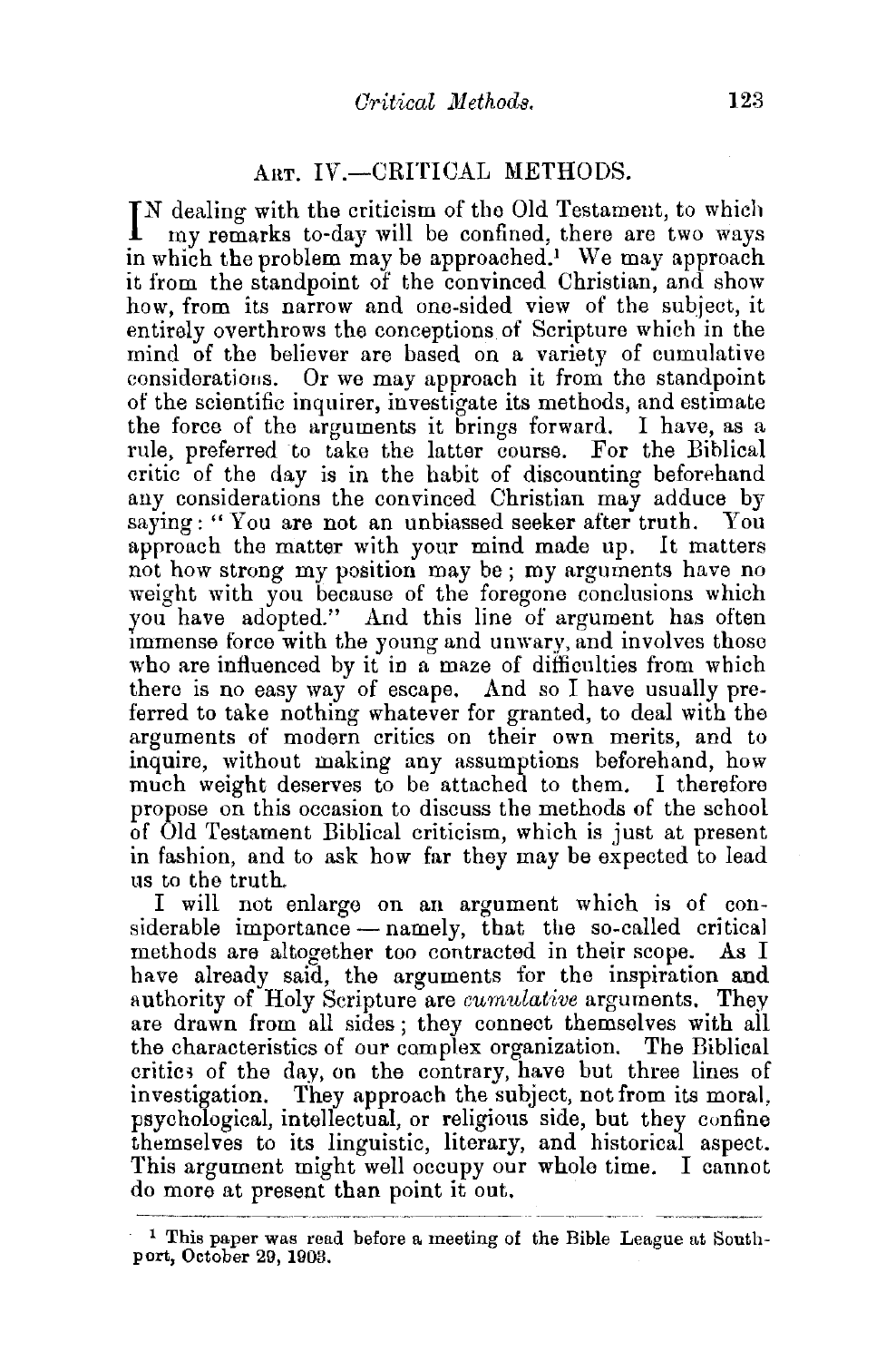Of the linguistic problem we need not say much. Wellhansen himself, the modern Biblical critic *par excellence,* has confessed that not much ground exists for a satisfactory linguistic criticism. Once more, I cannot stop to show that he has excellent reasons for steering clear of such criticism, to which it would be extremely inconvenient for him to allude. But it must be obvious that as all the Hebrew writings, of every kind, can be included in one not very large volume, the amount of matter is hardly sufficient to give us much scope for comparative linguistic analysis.

But to make up for the deficiency of linguistic argumentsthe only ones, by the way, with which Wellhausen and his followers are really specially qualified to deal—we are informed that the literary and historical criticism with which they favour us is "scientific" in its character. Well, if it is not it ought to be. No criticism which is not scientific deserves to be listened to for a moment. But perhaps before we concede this claim, it may be well to ask what scientific research really is First of all, it may be necessary to point out that " science" means "knowing," and "scientific methods," therefore, are methods of acquiring knowledge. But in these days so-called "scientific methods," not only in Biblical criticism. but in many other fields of research, unsettle everything, call everything in question, and therefore, so far from increasing our knowledge, they are far more likely to lead to universal ignorance. A "science" which disputes everything is mere nescience. This is the case with recent Old Testament researches. Whether they be scientific or whether they be not, they leave us absolutely uninformed about the steps of the "evolution" from fetichism and animalism through polytheism to an" ethic monotheism," the fact of which evolution they claim to have established. In general, no doubt, our knowledge is increasing. And if it be increased, it can only have been by employing "scientific methods." It may be well, then, to ask in what departments of research our knowledge is increasing most rapidly. There can only be one answer to this question-in the field of physical investigation. What methods of research, then, do we employ in physical inquiry, and what methods of research in that. department of knowledge have been found unsuccessful? I will answer. Physical science stood absolutely still for centuries, because men persisted in making inquiry rest on deduction rather than on induction. That is to say, they laid down certain *a priori*  principles, on which all reasoning on facts must necessarily depend, instead of endeavouring to gather from the facts themselves the system of laws which governed those facts. But it is obvious that such laws must in the first place be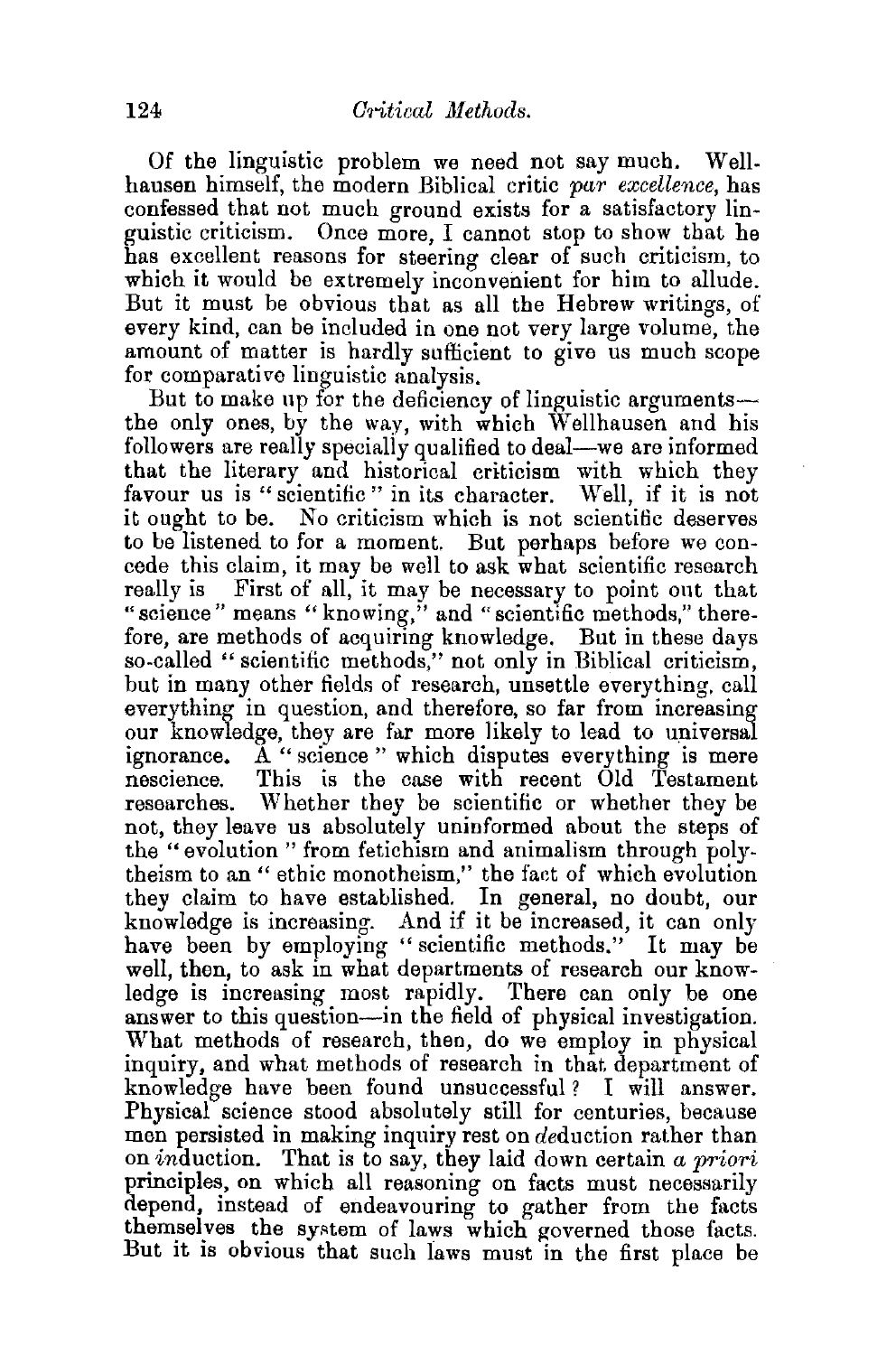reached by mere *guesses* or *inferences.* How did such guesses or inferences become established as scientific laws? The way in which they were ultimately established was this: their correctness was assumed, and they were then applied deductively, or, in other words, they were taken as a basis for argument and calculation. If the results they gave corresponded on a large scale with observed facts, they were considered to have been proved; if not, they were set aside and others substituted in their place, or, more often by far, they were modified and corrected to the extent that circumstances required.

That is true scientific research. It takes nothing whatever for granted but the most elementary principles of all reasoning, and it is constantly engaged in testing and correcting the conclusions to which it comes by comparing them with, and applying them to, the facts with which they deal. Now, my complaint of modern Biblical criticism is that its method is precisely the opposite of this, and that therefore it is not only not scientific, it is eminently unscientific. For, in the first place, it proceeds altogether on hypothesis ; that is to say, it lays down *a priori* principles instead of arriving at its principles from the observation of facts. This is the reverse of the true scientific method. And next, instead of testing its methods, as physical investigators dotesting them frequently and continually, in every minute detail-by applying them to given cases and known facts, and ascertaining whether they produce correct results, it altogether refuses to take this necessary course. On the contrary, it overwhelms with sarcasm and indignation the inquirer who knows that this is the only satisfactory way of arriving at scientific certainty. Thus it is of the essence of scientific inquiry that its results should be verified and verifiable. The methods of the modern Biblical critic remain to this day unverified. And by the clamour he raises against those who demand that the truth of his methods should be demonstrated by applying them to some given case, he himself makes it clear that they are unverifiable. Therefore they may be very ingenious-they unquestionably are ; they may be the result of infinite labour—no one disputes it; they may display a very minute acquaintance with the phenomena-let that be. cheerfully conceded; but scientific they are not, in the proper sense of the word. Were the results of physical science conducted on such principles, were they not a good deal more carefully tested, a man who set out for Australia might find him,elf in California; a man who wished to compound a healing remedy might manufacture instead a deadly poison.

Unfortunately, time will not permit me to enter into a full

10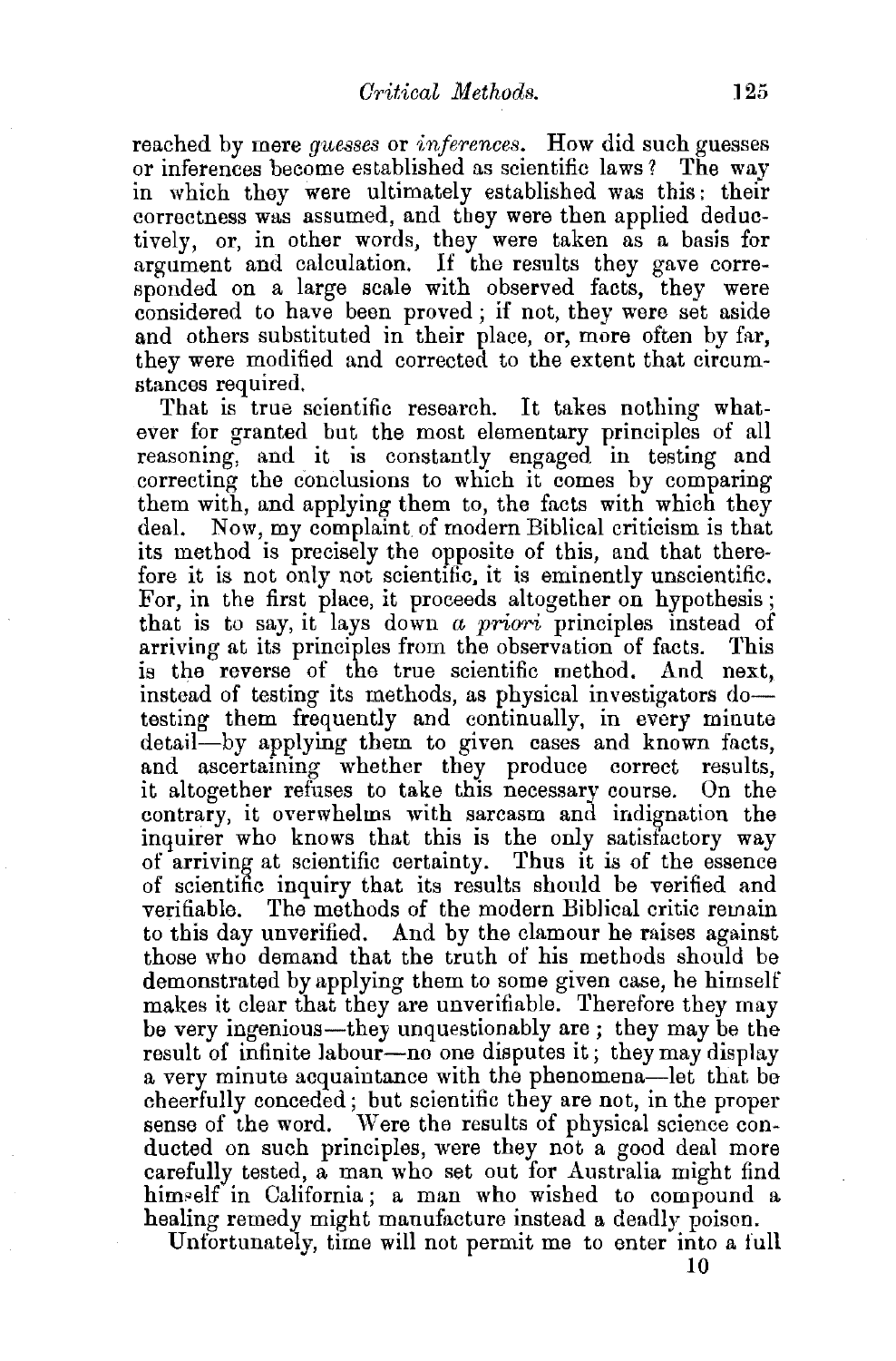demonstration of what 1 have asserted. Some day, perhaps, I may be permitted to make it more complete, for it is by no means my wish to break off in the middle. But I will give as many instances of my assertion, that the Biblical critic proceeds on assumption, not on scientific methods, as I at present can, asking you to bear in mind that, did time permit, I could furnish you with many more.

First and foremost, then, the modern Biblical critic starts with the assumption that there can be no Divine interference with the ordinary course of human thought, which, it contends, must proceed on the principle of evolution, and this is described as " a slow and *gradual* process," proceeding by "natural laws." Thus, if there be any passage of Scripture claiming to be a prophecy, any account of a miracle, the German critic challenges it at once. If it seem' to be a prophecy, it must have been written after the event; if a miracle is described, the passage containing it is of later date. And his English follower, at least, regards it as suspicious, and does his best to explain it away. I may give as one instance out of a thousand Ewald's so-called " proof" that Dent. xxviii. 68 was written after the capture of Jerusalem, because it mentions the return of Israel to Egypt. It is obvious that such an assumption involves the whole question of the possibility of prophecy. Similar assumptions are applied to narratives in which miracles are stated to have occurred, a course which involves the whole question whether the Divine Will can do what you and I can do ourselves--namely, counteract, on due occasion, the action of ordinary natural law. I will give one instance of these assumptions. The German Emperor (with whom, I am afraid, I do not often agree) has done good service to our cause by complaining lately that Professor Delitzsch, in his archaeological researches, has gone out of his way to lay down certain philosophical axioms, which first of all are outside the limits of this inquiry, and next, are at least possibly untrue. He was asked, says the Kaiser, to illustrate Israelite history by recent archaeological discovery. "This, unfortunately, he has not done." Instead of this he has laid down pretended philosophical canons concerning the impossibility of a supernatural revelation. "That," says the Emperor, "was a grave mistake." His Majesty is quite right. But it is a mistake into which most German critics, whether of the Old or New Testament, have fallen. Instead of confining themselves to an investigation of the facts, they have laid down scientific or unscientific canons concerning the impossibility of super· natural interference with natural law-canons which even Huxley has repudiated. This is not science, it is the road to the blindest Ignorance. And all this talk about "natural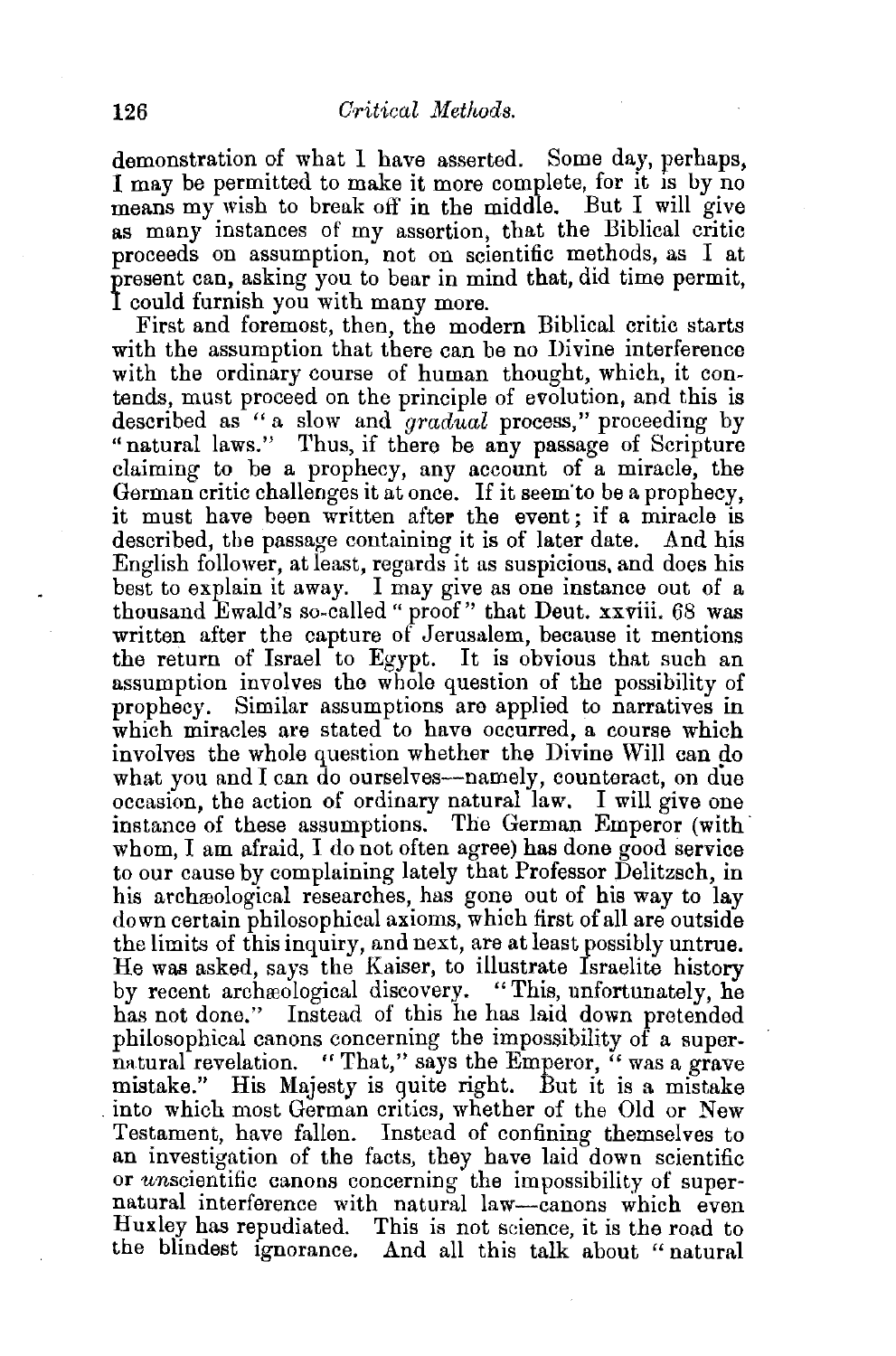law "-what does it mean? You must, first of all, define nature. And when you get your so-called "scientific investigator " in the land of definitions-and accurate definition is the first requisite for scientific investigation-he tries to escape from the corner into which you have driven him. Sometimes " nature" with him means what is purely material, sometimes it means, as Spinoza has defined it,  $\ddot{a}$  an infinity of other things," if that can be called a definition. But before his demonstration is complete the scientific investigator must explain whether that mighty and incalculable force called Will, which is exerted every moment by every living being, is in action in nature or not, and if so, on what ground he denies the existence of a Supreme Will and the exercise of that Will by Him who possesses it. Nor is this all. He asserts that all progress must be "gradual," and therefore he disputes the possibility of revelations of the Divine Will. But are there no breaks, no cataclysms in the history of the visible universe ? Are there no evidences of Divine interferences in the development of species ? And are there no sudden impulses in the history ()f human thought, no unexpected developments in the sphere of human action, no rapid growths even in the history of religion, setting revelation aside for the moment-times, I mean, when great minds have arisen, and changed the whole aspect of things in a few short years ? We have only to mention Homer, Dante, Shakespeare, Plato, Aristotle, Bacon, Newton, Alexander, Cæsar, Napoleon, Confucius, Buddha, Mohammed in order to dispose of the theory of " slow and gradual" evolution of opinion or historic fact. Thus, not only are these hypotheses, on which much modern Biblical criticism is based, mere assumptions, but when they are applied they break down in a moment in their collision with plain and palpable fact.

Then, again, Biblical critics pretend to have some infallible specific for disintegrating a coherent narrative into its component parts, an unerring instinct which enables them, with out risk of failure, to detect the various contributors to it by their diversities of style. In vain we ask them to distinguish infallibly on what they call—the word is not mine—" stylistic" indications between the work of Dickens and the work of Wilkie Collins, between the work of Besant and the work of Rice, between the work of Erckmann and the work of Chatrian -all men of their own epoch, and nearly all of their own race and language. In vain do we ask them to discriminate between the various authors-all well known to them-of the King's speech, and to assign to the redactor his part in bringing the whole of it into shape. I saw, since these words were written, an attempt at an answer to this argument in  $10-2$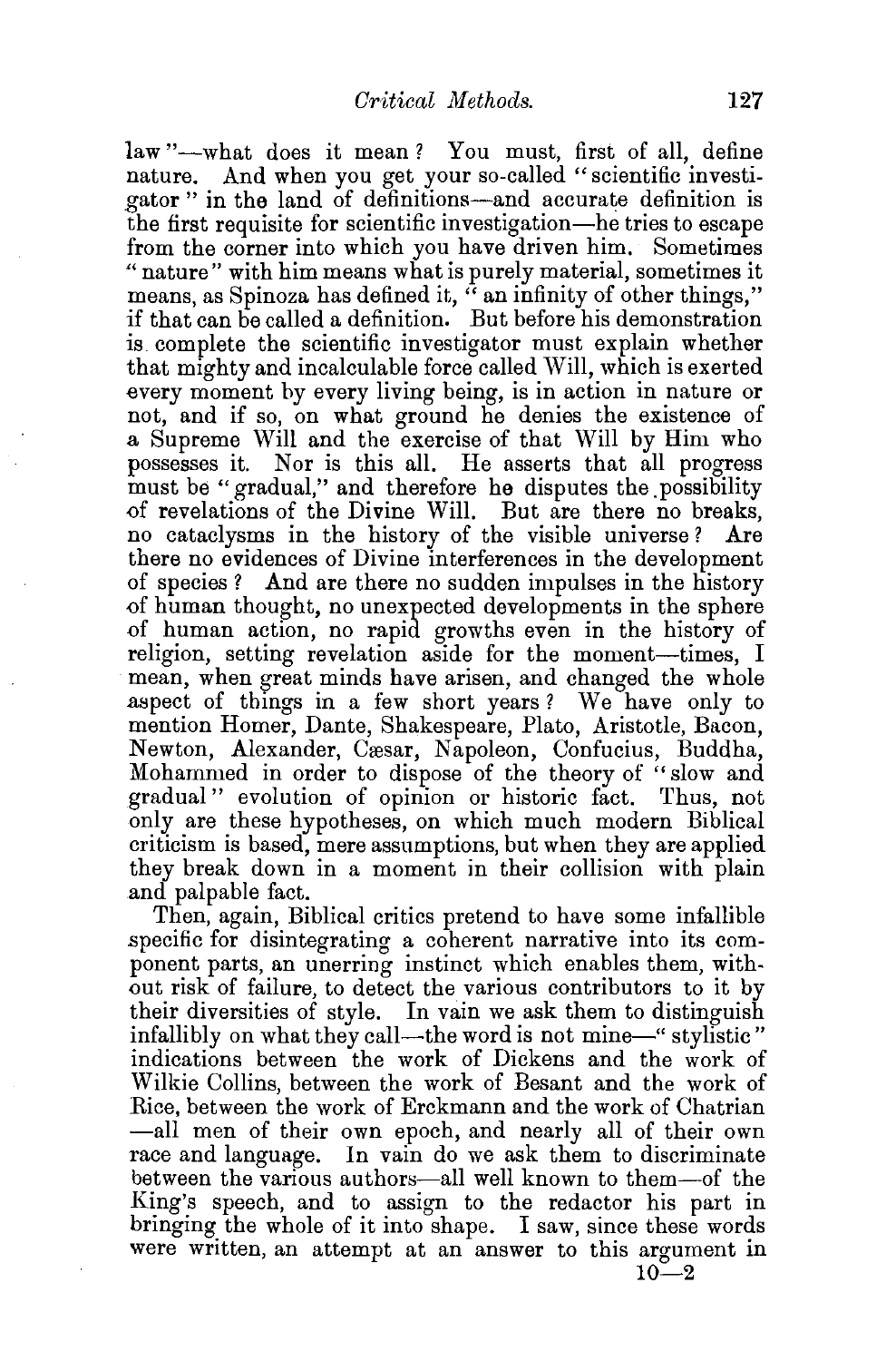the *Westminster Gazette*. The writer said that in order toestablish it the assumption is made that the writers in the Pentateuch were contemporary, whereas they differed as widely in date as do Chaucer, Shakespeare, Bacon, Milton, and Tennyson. No one, it is added, could donbt about a narrative constructed out of materials so widely different in style and spelling as these. Unfortunately, this argument is absurdly contrary to fact. There is no such wide difference of style as is here supposed. Certain words and phrases are picked out, it is true, and assigned to certain authors. But what difficulties this course leads us into I can personally testify. No Hebrew scholar, I venture to say, would dare to say that the various portions of the Pentateuch display signs of such wide differences as are alleged in the *Westminster Gazette.* If it be asserted that they do, how, I would ask, is it that it has taken us nineteen centuries to find them out? How is it that some critics of repute put the Priestly Code *before* the Elohist and Jehovist, and some several centuries after? How is it that since Astruc, two centuries ago, suggested the use of Jehovah and Elohim as enabling us to discriminate between the writers, it has taken two centuries of hard work to discover these " obvious " distinctions of date, and that even now the various authors have not been fully and finally discriminated ? Let us try the scientific test. Set down a number of competent Hebrew scholars who are in ignorance of the results as arrived at by Wellhausen and his disciples, and ask them to note down the various writers by their obvious discrepancies of style and language. I will guarantee you the result. No two of them will discriminate alike. But the challenge, our adversaries go on to sav, is altogether unfair, irrelevant, and not *in pari materia,*  and a good many people who are rather more anxious to find a flaw in an argument than to seek for truth are in the habit of encouraging them in this answer. Of course, such persons *may* be right. But I repeat, that real scientific progress has never been made except by methods which are capable of being tested by being applied to a given case, and that few important scientific discoveries-in the realm of *physiccd*  science, at least-have been made except by methods which *have* been thus tested, nor would any man of science think of representing results which have not been thus tested as established scientific discoveries. The results obtained, then,  $may$ be infallible, incontrovertible, incontestable. But the methods by which they have been obtained have no claim whatever to be represented as " scientific." Before they can deserve that title, they must be applied to known facts, and must be shown beyond doubt to bring out the right results. Unless they can be sub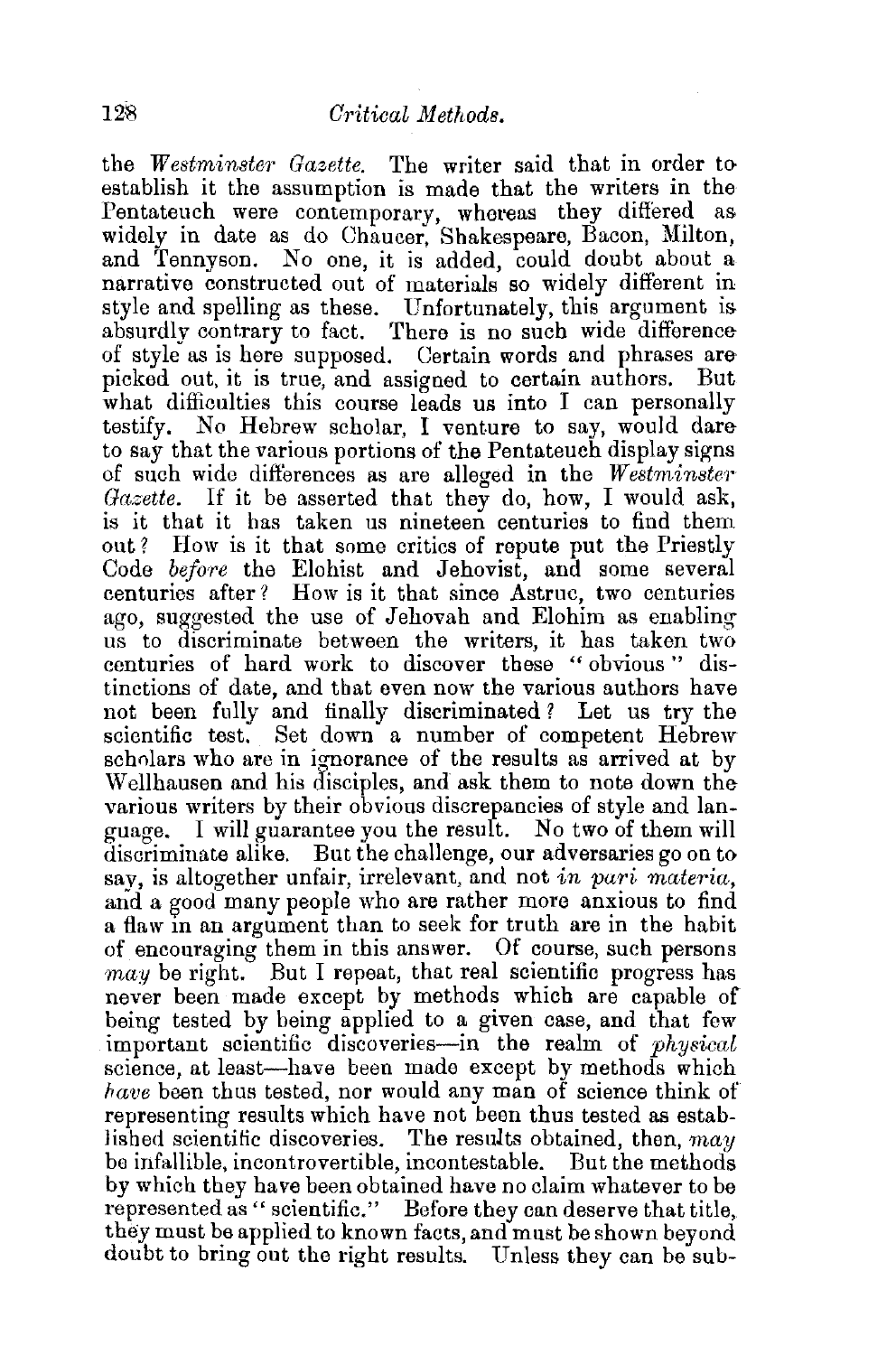mitted to such a test they must be set down as guesses, and no more. In other words, the Jehovists and Elohists and Deuteronomists, the Priestly Codists, the staff of post-exilic redactors of whom we have heard so much of late, are simply "such stuff as dreams are made of." They *may* have existed, it is true. If people choose to believe that they existed, we cannot gainsay them. But beyond that we cannot go. I venture to predict that before long that will all disappear, and, "like the baseless fabric of a vision, leave not a wrack behind."

Next, I would remark that to support the conclusions drawn from what I have just shown to be, on scientific principles, mere guesses and no more, recent Biblical criticism conceives itself entitled to remove from the work of nearly every one of the large number of authors by whom the Scriptures were written every single statement-and there are a great number of such statements—which conflicts with the mere guesses to which, as I have proved, they have resorted. It is true that this naked statement of their mode of procedure is usually disguised under ambiguous phrases. The histories as they stand are declared to have been" worked over," or " expanded," or " set in a new framework " by someone devoted to the views of the Deuteronomist or the author or authors of the Priestly Code. But all this, if we insist on its being expressed in plain English, means that these editors boldly interpolated into the histories which they handed down statements contrary to fact, in order to secure the triumph of their opinions. Into the morality of such conduct I will not enter. That is a question, not of science, but of morals. I am quite content to leave it to the judgment of the English people. I am simply examining into the scientific value of the methods I have described. And I insist that if such methods are to be accepted as scientific, they must rest on defined and detailed proof. As no such proof has been given -if it has, let it be brought into court and fully weighedwe are entitled to declare that, in the case we are now considering, instead of rigid logical proof, one assumption has been invented to support another, and that no scientific demonstration whatever of these hypotheses is in existence. I urge, in support of this declaration, a fact which cannot be questioned. The critics have repeatedly been challenged to name the history of any people beside the Jews whose history has been so treated, or to give any single instance where, if such a treatment of historical material has been attempted, it has not ultimately been rejected with contempt by historical investigators. Such methods may be very ingenious conjecture-they may sometimes have a show of plausibility-but scientific historical criticism, in the way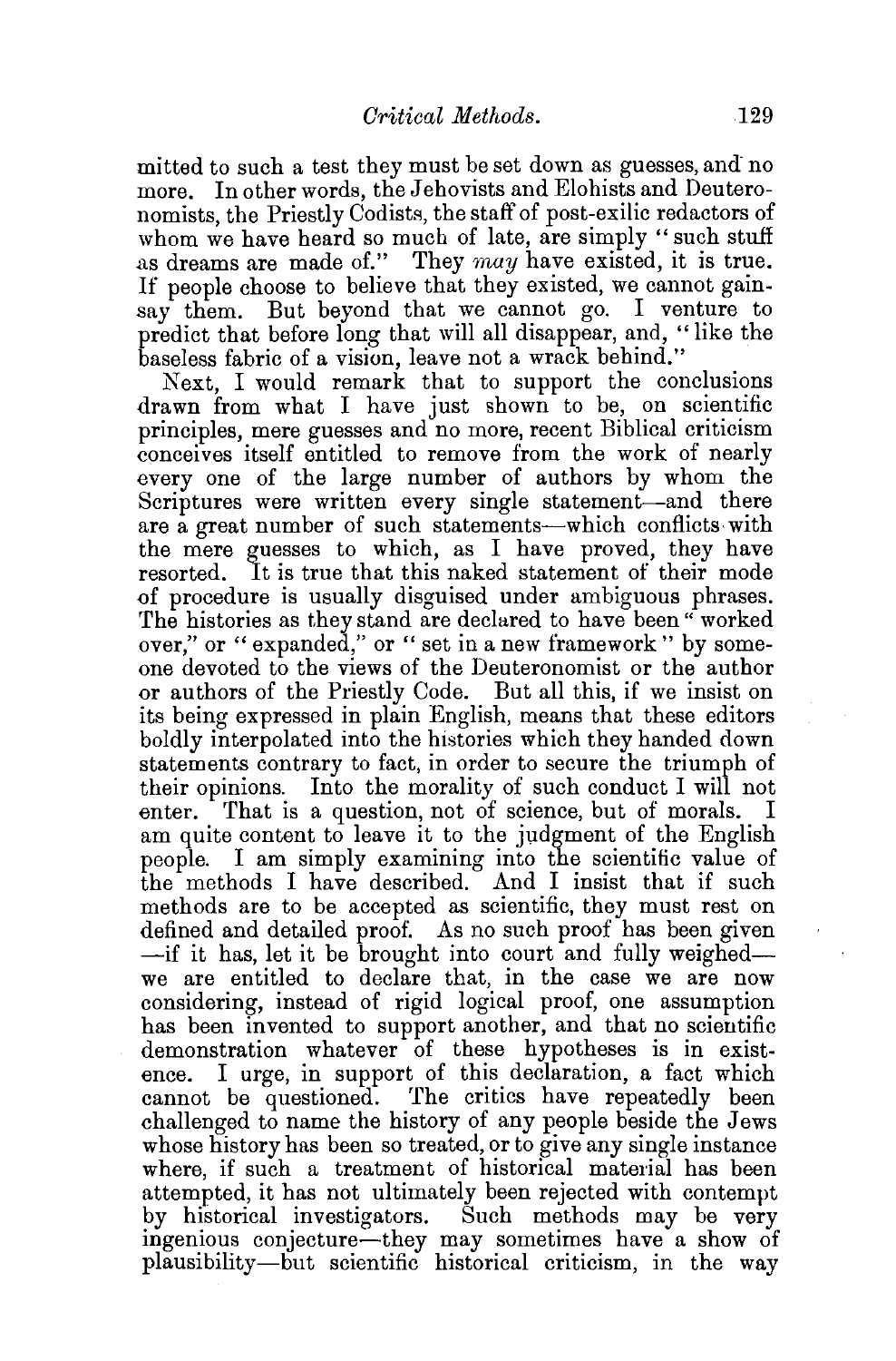in which it has been understood by competent historians, they certainly are not, as more than one historian of repute has told us. The sole reply to such objections to modern The sole reply to such objections to modern critical methods, made over and over again by men capable of judging, has been the repetition, with lofty infallibility, not unmingled, sometimes,  $\Gamma$  am sorry to say, with scorn, of the statements which have been called in question. Surely, when Holy Scripture is being discussed, a little more modesty, a little more regard for fairness and consideration for other men's opinion, might not unreasonably have been expected.

The last method of the modern critic to which I have time to refer has been already indicated-I mean his disdain of opponents and his confidence in himself. Let us appraise its scientific value. In other branches of science a modest tone is adopted, and certainly, save on points which have been thoroughly examined and tested, is disclaimed. "Physiology," we have been frankly told in a recent review in the *Times,*  " is still in its infancy." And again : "A secret of the history of the solar system is undoubtedly involved in the planetoids which some Newton of the coming centuries may unravel." This is the invariable tone of true scientific research. submits to every single student every single step of the demonstrations by which it bas arrived at its conclusions. It *invites* criticism, and is ready—nay, anxious—to receive corrections and to modify statements which are inaccurate. And it frankly confesses that there are problems it cannot solve whenever there is not sufficient evidence at hand to solve them. Not so is it with the so-called "scientific" Biblical criticism. Its attitude is the reverse of that of the real scientific inquirer. Not only, as I have shown, does it rest on assertion, but it resents criticism; it refuses to modify, to test, to correct its conclusions, as scientific investigators never fail to do. It announces results before they have been established. It embodies those results in *Introductions*, which are little more than a bare statement of the conclusions at which modern criticism has, rightly or wrongly, arrived. If the student desires scientific *proofs*, he may find them, if he can, scattered over two or three dozen volumes difficult to obtain, and by no means easy to read. Is that the way we teach mathematics, chemistry, electricity? Once more, if the results are challenged, the challenger is not regarded as a brother student-one as anxious as the challenged to ascertain the truth. He is waved aside as a bigoted traditionalist; he is refused admission into the charmed circle of the initiated. " Scholars are agreed," so boys at school and young men at college are informed. If any venture to question their decision they are not "scholars" however much erudition, ability, reasoning power, or common